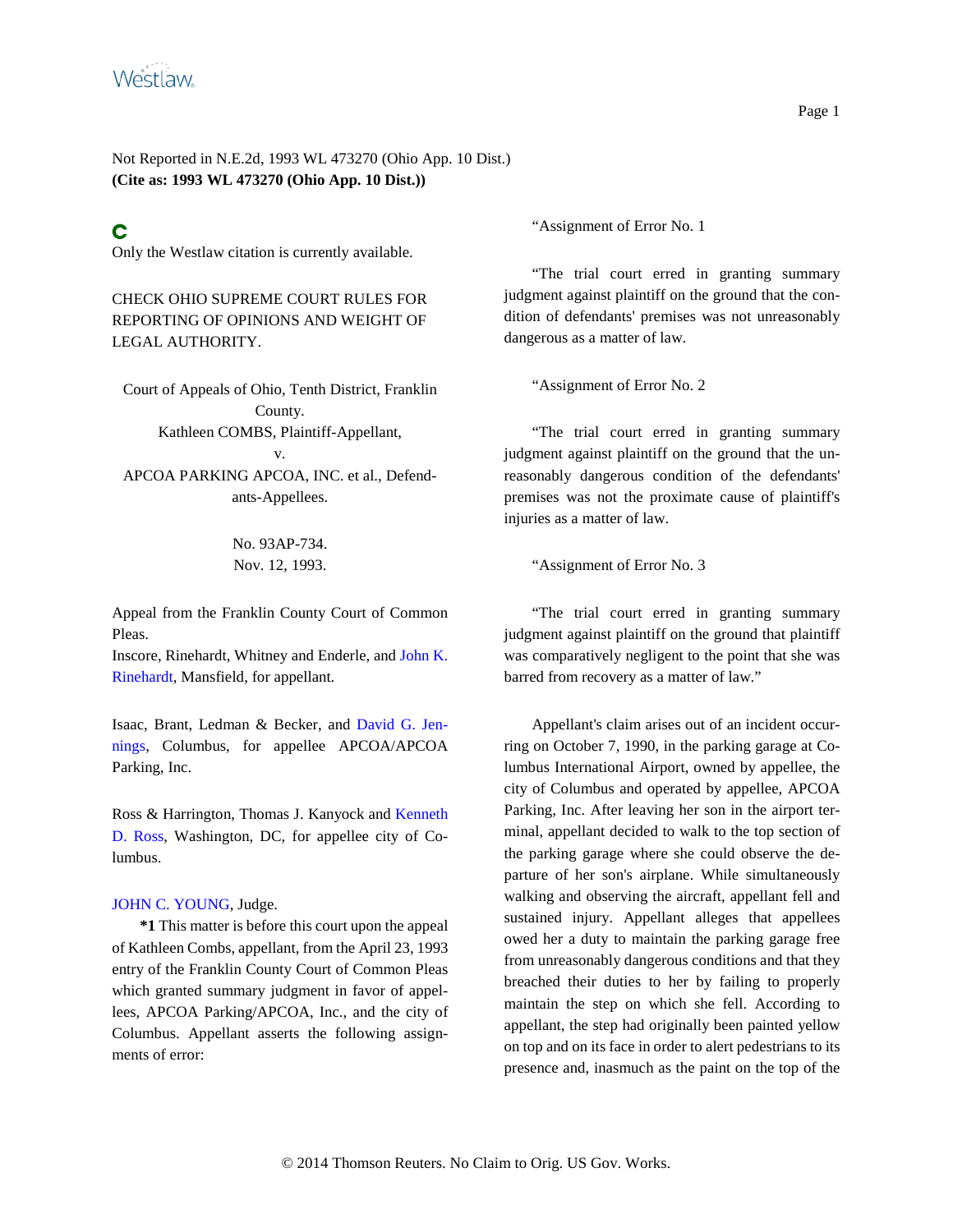## Not Reported in N.E.2d, 1993 WL 473270 (Ohio App. 10 Dist.) **(Cite as: 1993 WL 473270 (Ohio App. 10 Dist.))**

step had worn off, the step was now unreasonably dangerous and proximately caused her injuries.

Both appellees moved the trial court for summary judgment in their favor. By entry dated April 23, 1991, the trial court granted the motions for summary judgment. It is from this entry that appellant has appealed.

Summary judgment, Civ.R. 56, is a procedural device designed to terminate litigation and avoid a formal trial where there is nothing to try. It must be awarded with caution, resolving all doubts and construing evidence against the moving party, and granted only when it appears from the evidentiary material that reasonable minds can reach only an adverse conclusion as to the party opposing the motion. See *Norris v. Ohio Std. Oil Co.* (1982), 70 Ohio St.2d 1.

Pursuant to Civ.R.  $56(C)$ , summary judgment may be rendered where there is no genuine issue as to any material fact and the moving party is entitled to judgment as a matter of law. Summary judgment may not be rendered unless it appears that reasonable minds can come to but one conclusion and that conclusion is adverse to the party against whom this motion is made.

**\*2** Appellant's three assignments of error are interrelated and will be addressed together. Appellant argues that the trial court erred in determining that the condition of the sidewalk and step in question was not unreasonably dangerous as a matter of law.

Appellant asserted in her complaint, and it is undisputed, that appellant was a business invitee at the time she sustained her injuries. The possessor of premises owes a duty to an invitee to exercise ordinary or reasonable care for her safety and protection. See *Scheibel v. Lipton* (1951), 156 Ohio St. 308. This duty includes maintaining the premises in a reasonably safe condition and warning an invitee of latent or concealed defects of which the possessor has or should have knowledge. *Id.* However, the owner of premises is not to be held as an insurer against all forms of risk. *S.S. Kresge Co. v. Fader* (1927), 116 Ohio St. 718.

The trial court concluded that appellant had presented no evidence that the sidewalk and step in question were unreasonably dangerous. After reviewing the deposition testimony of appellant and David Becker, currently the operations manager of APCOA, and after reviewing the filings and the photographs presented by the parties, this court concludes that the trial court correctly determined that the step had not been maintained in an unreasonably dangerous condition. Although appellant asserts that the question as to whether the condition of premises complained of is an unreasonably dangerous condition is usually a question of fact for determination by the jury or other trier of the facts, when reasonable minds cannot determine that such condition was unreasonably dangerous, the trial court should not permit a jury to determine that it was. See *Smith v. United Properties, Inc.* (1965), 2 Ohio St.2d 310, 317.

According to appellant's deposition testimony, she was looking up into the sky for her son's aircraft when she fell. She stated that, if she had looked down just before she fell, she would not have fallen and she further indicated that she would not have fallen if she would have seen paint on the step because paint is an indication to be cautious. This court has had the opportunity to examine the photographs submitted by appellant and appellees and this court notes that, although the yellow paint had worn off the top surface of the step, immediately to the right, perpendicular to the step and parallel with the adjacent parking lot surface, was yellow striping. Furthermore, immediately to the right of where appellant fell, the parking lot surface is striped to indicate that no parking is permitted in this area because this area is immediately in front of access to a stairwell. The parking lot striping indicates the possibility of a situation where the sidewalk meets the parking lot to facilitate the moving of people or